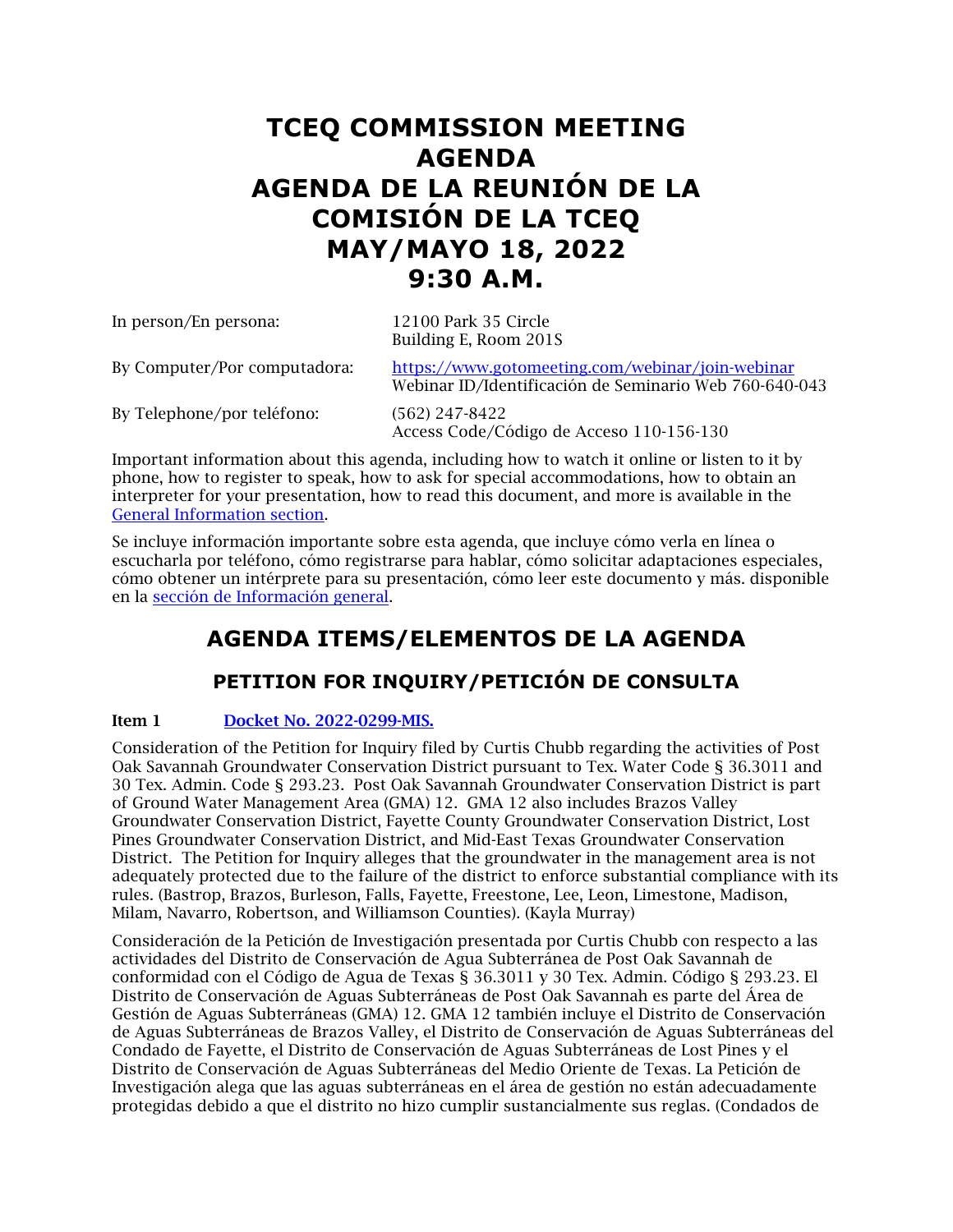Bastrop, Brazos, Burleson, Falls, Fayette, Freestone, Lee, Leon, Limestone, Madison, Milam, Navarro, Robertson y Williamson). (Kayla Murray)

## **HEARING REQUEST/REQUEST FOR RECONSIDERATION/SOLICITUD DE AUDIENCIA/SOLICITUD DE RECONSIDERACIÓN**

## Item 2 [Docket No. 2022-0326-MWD.](https://www.tceq.texas.gov/downloads/agency/decisions/agendas/backup/2022/2022-0326-mwd-index.pdf)

Restore the Grasslands LLC and Harrington/Turner Enterprises, LP has applied for a new Texas Pollutant Discharge Elimination System Permit No. WQ0016003001 to authorize the discharge of treated domestic wastewater at a daily average flow not to exceed 200,000 gallons per day. The facility will be located approximately 0.4 miles northwest of the intersection of North Murphy Road and Rolling Ridge Drive, in Collin County, Texas 75002. The Commission will also consider requests for hearing or reconsideration, related responses and replies, public comment, and the Executive Director's Response to Comments. (Hanne Nielsen, Mattie Isturiz)

Restore the Grasslands LLC y Harrington/Turner Enterprises, LP ha solicitado un nuevo Permiso del Sistema de Eliminación de Descarga de Contaminantes de Texas N.º WQ0016003001 para autorizar la descarga de aguas residuales domésticas tratadas a un flujo promedio diario que no exceda los 200,000 galones por día. La instalación estará ubicada aproximadamente a 0.4 millas al noroeste de la intersección de North Murphy Road y Rolling Ridge Drive, en el condado de Collin, Texas 75002. La Comisión también considerará las solicitudes de audiencia o reconsideración, respuestas y respuestas relacionadas, comentarios públicos, y la Respuesta del Director Ejecutivo a los Comentarios. (Hanne Nielsen, Mattie Isturiz)

## **TOTAL MAXIMUM DAILY LOAD MATTER/CARGA TOTAL MÁXIMA DIARIA CUESTIÓN**

## Item 3 [Docket No. 2021-0634-TML.](https://www.tceq.texas.gov/downloads/agency/decisions/agendas/backup/2021/2021-0634-tml.pdf)

Hyperlink Updated 5/12/2022 at 3:15 PM / Hipervínculo Actualizado 5/12/2022 a la 3:15 PM

Consideration for adoption of Two Total Maximum Daily Loads for Indicator Bacteria in Sandy Creek and Wolf Creek, of the Neches River Basin, in Jasper and Tyler counties. Notice of a public meeting to receive comments on the draft TMDLs was published in the November 5, 2021 issue of the *Texas Register* (46 TexReg 7656). (Kerry Niemann, Stefanie Skogen) (Project No. 2021-023-TML-NR)

Consideración para la adopción de Dos Cargas Diarias Máximas Totales para Bacterias Indicadoras en Sandy Creek y Wolf Creek, de la cuenca del Río Neches, en los condados de Jasper y Tyler. El aviso de una reunión pública para recibir comentarios sobre los borradores de TMDL se publicó en la edición del 5 de noviembre de 2021 del *Registro de Texas* (46 TexReg 7656). (Kerry Niemann, Stefanie Skogen) (Proyecto No. 2021-023-TML-NR)

# **MISCELLANEOUS MATTER/ASUNTOS VARIOS**

## Item 4 [Docket No. 2022-0158-MIS.](https://www.tceq.texas.gov/downloads/agency/decisions/agendas/backup/2022/2022-0158-mis.pdf)

Consideration of gifts and donations of \$500.00 or more in value given to the TCEQ, submitted for approval in accordance with Chapter 575 of the Government Code, concerning acceptance of gifts by certain state agencies. (Yen Tran)

Consideración de regalos y donaciones de \$500.00 o más en valor dado a la TCEQ, presentados para su aprobación de conformidad con el Capítulo 575 del Código de Gobierno, relativo a la aceptación de regalos por parte de ciertas agencias estatales. (Yen Tran)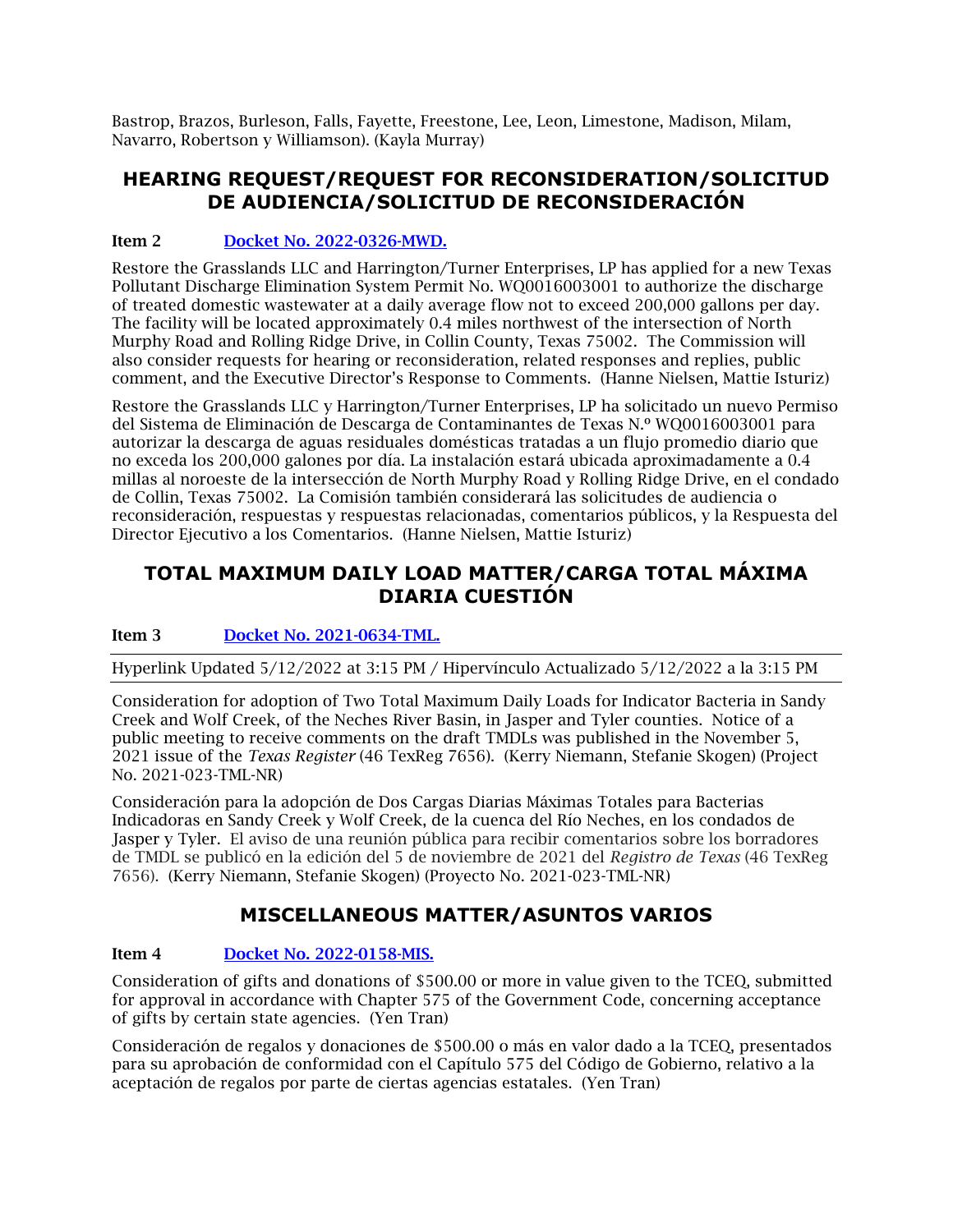# **AIR QUALITY ENFORCEMENT AGREED ORDERS/ÓRDENES ACORDADAS DE EJECUCIÓN DE LA CALIDAD DEL AIRE**

## Item 5 [Docket No. 2021-0503-AIR-E.](https://www.tceq.texas.gov/downloads/agency/decisions/agendas/backup/2021/2021-0503-air-e.pdf)

Consideration of an Agreed Order assessing administrative penalties and requiring certain actions of ExxonMobil Oil Corporation in Jefferson County; RN100542844; for air quality violations pursuant to Tex. Health & Safety Code ch. 382, Tex. Water Code ch. 7, and the rules of the Texas Commission on Environmental Quality, including specifically 30 Tex. Admin. Code ch. 60. (Yuliya Dunaway, Michael Parrish)

Consideración de una Orden Acordada que evalúe las sanciones administrativas y requiera ciertas acciones de ExxonMobil Oil Corporation en el Condado de Jefferson; RN100542844; por violaciones de la calidad del aire de conformidad con el Código de Salud y Seguridad de Texas cap. 382, el Código de Agua de Texas cap. 7 y las reglas de la Comisión de Calidad Ambiental de Texas, incluyendo específicamente 30 Tex. Admin. Cod. cap. 60. (Yuliya Dunaway, Michael Parrish)

## Item 6 [Docket No. 2021-0204-AIR-E.](https://www.tceq.texas.gov/downloads/agency/decisions/agendas/backup/2021/2021-0204-air-e.pdf)

Consideration of an Agreed Order assessing administrative penalties and requiring certain actions of Hi-Pro Feeds LLC in Comanche County; RN102387453; for air quality violations pursuant to Tex. Health & Safety Code ch. 382, Tex. Water Code ch. 7, and the rules of the Texas Commission on Environmental Quality, including specifically 30 Tex. Admin. Code ch. 60. (Toni Red, Michael Parrish)

Consideración de una Orden Acordada que evalúe las sanciones administrativas y requiera ciertas acciones de Hi-Pro Feeds LLC en el Condado de Comanche; RN102387453; por violaciones de la calidad del aire de conformidad con el Código de Salud y Seguridad de Texas cap. 382, el Código de Agua de Texas cap. 7 y las reglas de la Comisión de Calidad Ambiental de Texas, incluyendo específicamente 30 Tex. Admin. Cod. cap. 60. (Toni Red, Michael Parrish)

## **DRY CLEANER ENFORCEMENT DEFAULT ORDER/ORDEN POR DEFECTO DE EJECUCIÓN DE TINTORERÍA**

## Item 7 Docket [No. 2021-0480-DCL-E.](https://www.tceq.texas.gov/downloads/agency/decisions/agendas/backup/2021/2021-0480-dcl-e.pdf)

Hyperlink Updated 5/6/2022 at 10:15 AM / Hipervínculo Actualizado 5/6/2022 a la 10:15 AM

Consideration of a Default Order assessing administrative penalties against and requiring certain actions of Horeb Family, LLC. dba Joe's Cleaners in Dallas County; RN100612480; for dry cleaner performance standards or registration violations pursuant to Tex. Water Code ch. 7, Tex. Health & Safety Code ch. 374, and the rules of the Texas Commission on Environmental Quality. (William Hogan, Katherine McKenzie)

Consideración de una Orden por Defecto que evalúa las sanciones administrativas en contra y requiera ciertas acciones de Horeb Family, LLC. dba Joe's Cleaners en el condado de Dallas; RN100612480; para estándares de desempeño de tintorería o violaciones de registro de conformidad con el Código de Agua de Texas cap. 7, el Código de Salud y Seguridad de Texas cap. 374 y las reglas de la Comisión de Calidad Ambiental de Texas. (William Hogan, Katherine McKenzie)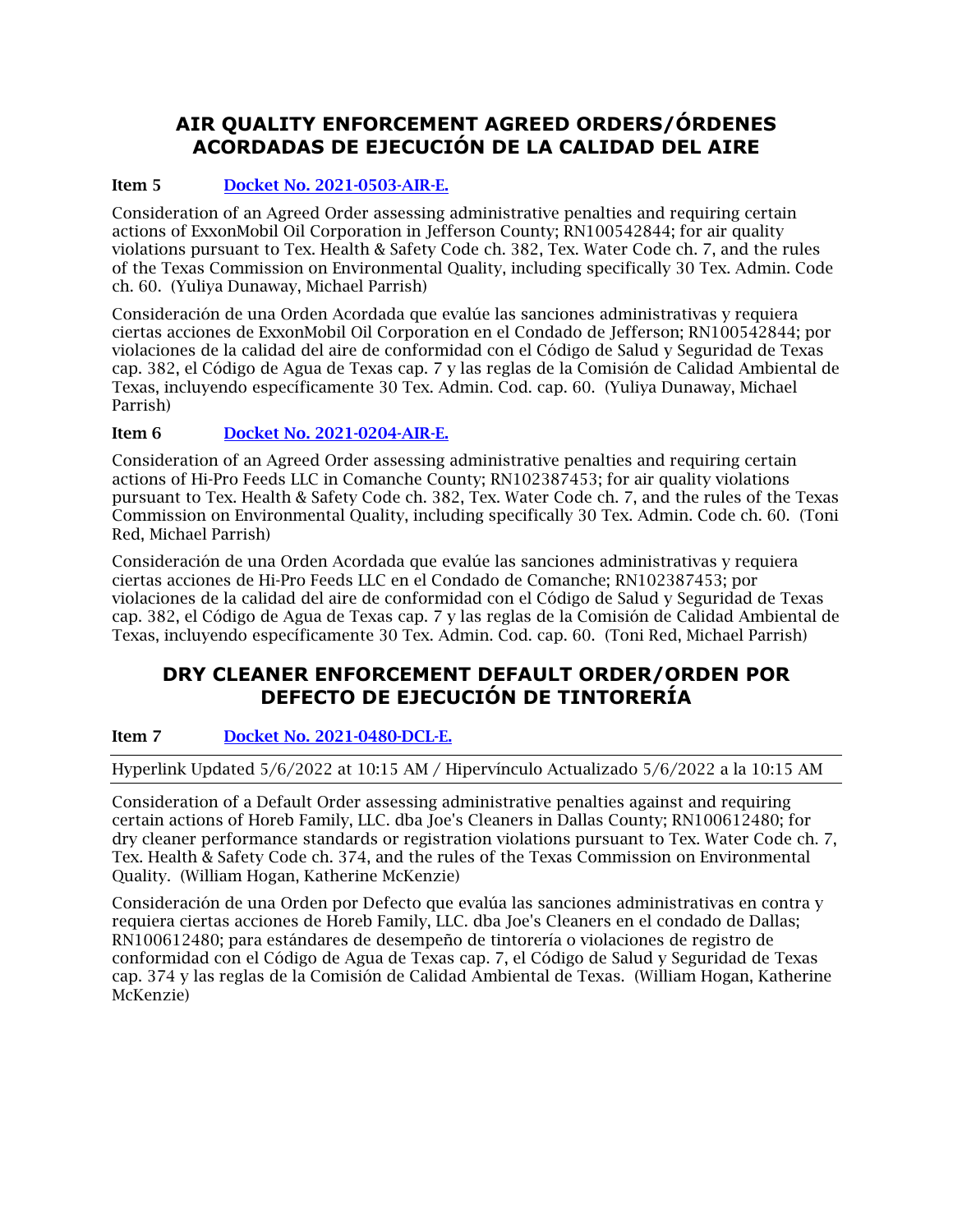## **INDUSTRIAL HAZARDOUS WASTE ENFORCEMENT AGREED ORDER/ORDEN ACORDADA PARA LA EJECUCIÓN DE DESECHOS PELIGROSOS INDUSTRIALES**

## Item 8 [Docket No. 2019-0679-IHW-E.](https://www.tceq.texas.gov/downloads/agency/decisions/agendas/backup/2019/2019-0679-ihw-e.pdf)

Consideration of an Agreed Order assessing administrative penalties against and requiring certain actions of Star Container Company Inc. in Mason County; RN105726475; for industrial solid waste violations pursuant to Tex. Water Code chs. 7 and 26, Tex. Health & Safety Code ch. 361, and the rules of the Texas Commission on Environmental Quality, including specifically 30 Tex. Admin. Code ch. 60. (Clayton Smith, Katherine McKenzie)

Consideración de una Orden Acordada que evalúe las sanciones administrativas en contra y requiera ciertas acciones de Star Container Company Inc. en el condado de Mason; RN105726475; por violaciones de desechos sólidos industriales de conformidad con el Código de Agua de Texas cap. 7 y 26, el Código de Salud y Seguridad de Texas cap. 361 y las reglas de la Comisión de Calidad Ambiental de Texas, incluyendo específicamente 30 Tex. Admin. Cod. cap. 60. (Clayton Smith, Katherine McKenzie)

## **MULTI-MEDIA MATTER ENFORCEMENT AGREED ORDER/ORDEN ACORDADA DE EJECUCIÓN DE ASUNTOS MULTIMEDIA**

## Item 9 [Docket No. 2020-0818-MLM-E.](https://www.tceq.texas.gov/downloads/agency/decisions/agendas/backup/2020/2020-0818-mlm-e.pdf)

Consideration of an Agreed Order assessing administrative penalties and requiring certain actions of the City of San Augustine in San Augustine County; RN103779302; for water quality and public drinking water violations pursuant to Tex. Health & Safety Code ch. 341, Tex. Water Code chs. 7 and 26, and the rules of the Texas Commission on Environmental Quality including specifically 30 Tex. Admin. Code ch. 60. (Epi Villarreal, Michael Parrish)

Consideración de una Orden Acordada que evalúe las sanciones administrativas y requiera ciertas acciones de la Ciudad de San Agustín en el Condado de San Agustín; RN103779302; para la calidad del agua y las violaciones del agua potable pública de conformidad con el Código de Salud y Seguridad de Texas cap. 341, el Código de Agua de Texas cap. 7 y 26, y las reglas de la Comisión de Calidad Ambiental de Texas, incluyendo específicamente 30 Tex. Admin. Cod. cap. 60. (Epi Villarreal, Michael Parrish)

## **MUNICIPAL WASTE DISCHARGE ENFORCEMENT AGREED ORDERS/ÓRDENES ACORDADAS DE VERTIDO DE RESIDUOS MUNICIPALES**

## Item 10 [Docket No. 2021-0039-MWD-E.](https://www.tceq.texas.gov/downloads/agency/decisions/agendas/backup/2021/2021-0039-mwd-e.pdf)

Consideration of an Agreed Order assessing administrative penalties and requiring certain actions of the City of Beaumont in Jefferson County; RN101612224; for water quality violations pursuant to Tex. Water Code chs. 7 and 26 and the rules of the Texas Commission on Environmental Quality, including specifically 30 Tex. Admin. Code ch. 60. (Katelyn Tubbs, Michael Parrish)

Consideración de una Orden Acordada que evalúe las sanciones administrativas y requiera ciertas acciones de la Ciudad de Beaumont en el Condado de Jefferson; RN101612224; por violaciones de la calidad del agua de conformidad con el Código de Agua de Texas caps. 7 y 26 y las reglas de la Comisión de Calidad Ambiental de Texas, incluyendo específicamente 30 Tex. Admin. Cod. cap. 60. (Katelyn Tubbs, Michael Parrish)

Item 11 [Docket No. 2020-0397-MWD-E.](https://www.tceq.texas.gov/downloads/agency/decisions/agendas/backup/2020/2020-0397-mwd-e.pdf)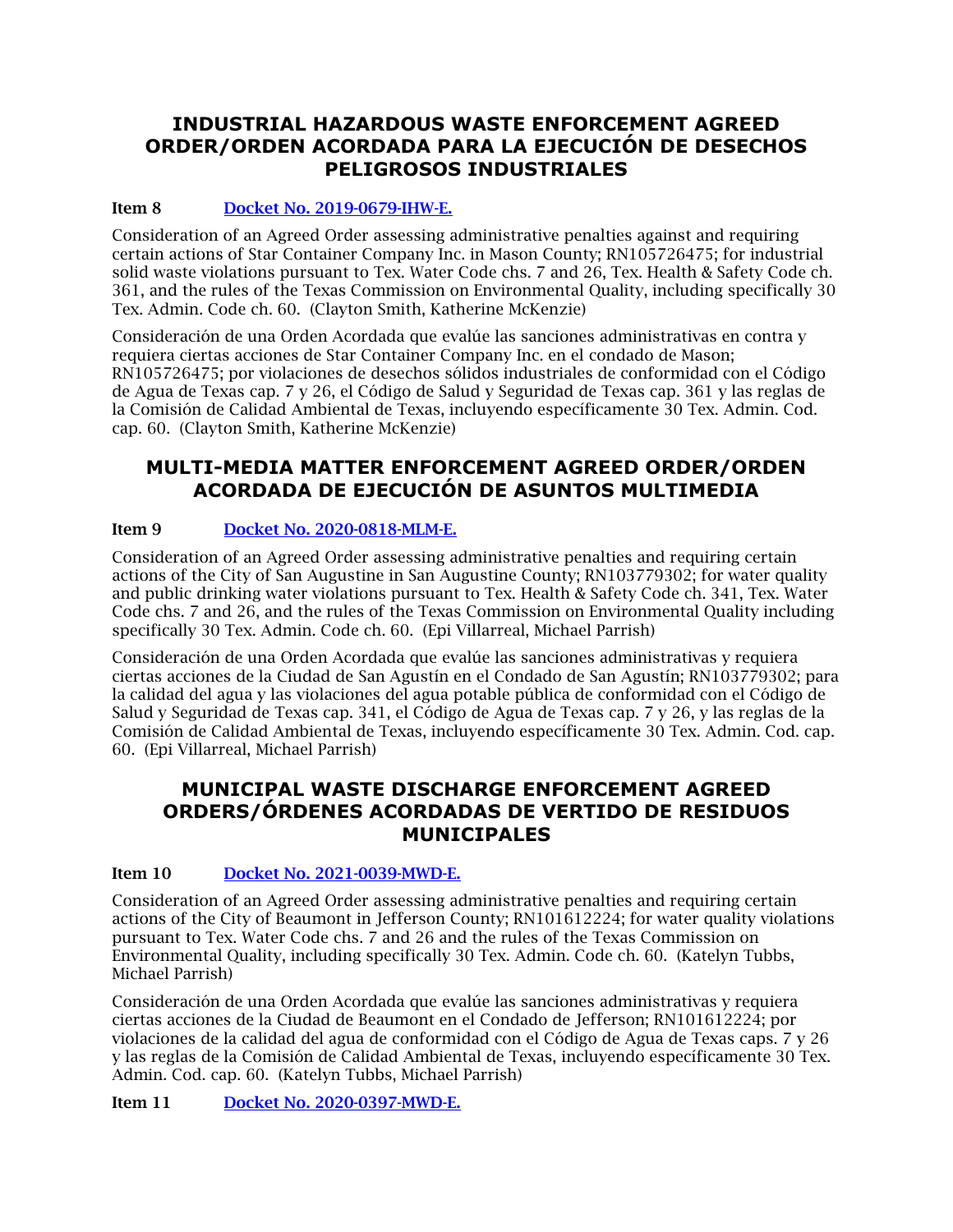Consideration of an Agreed Order assessing administrative penalties and requiring certain actions of the City of Henderson in Rusk County; RN101612679; for water quality violations pursuant to Tex. Water Code chs. 7 and 26 and the rules of the Texas Commission on Environmental Quality, including specifically 30 Tex. Admin. Code ch. 60. (Katelyn Tubbs, Michael Parrish)

Consideración de una Orden Acordada que evalúe las sanciones administrativas y requiera ciertas acciones de la Ciudad de Henderson en el Condado de Rusk; RN101612679; por violaciones de la calidad del agua de conformidad con el Código de Agua de Texas caps. 7 y 26 y las reglas de la Comisión de Calidad Ambiental de Texas, incluyendo específicamente 30 Tex. Admin. Cod. cap. 60. (Katelyn Tubbs, Michael Parrish)

## Item 12 [Docket No. 2021-0014-MWD-E.](https://www.tceq.texas.gov/downloads/agency/decisions/agendas/backup/2021/2021-0014-mwd-e.pdf)

Consideration of an Agreed Order assessing administrative penalties and requiring certain actions of the City of Wallis in Austin County; RN101916245; for water quality violations pursuant to Tex. Water Code chs. 7 and 26 and the rules of the Texas Commission on Environmental Quality, including specifically 30 Tex. Admin. Code ch. 60. (Katelyn Tubbs, Michael Parrish)

Consideración de una Orden Acordada que evalúe las sanciones administrativas y requiera ciertas acciones de la Ciudad de Wallis en el Condado de Austin; RN101916245; por violaciones de la calidad del agua de conformidad con el Código de Agua de Texas caps. 7 y 26 y las reglas de la Comisión de Calidad Ambiental de Texas, incluyendo específicamente 30 Tex. Admin. Code cap. 60. (Katelyn Tubbs, Michael Parrish)

## Item 13 [Docket No. 2020-1595-MWD-E.](https://www.tceq.texas.gov/downloads/agency/decisions/agendas/backup/2020/2020-1595-mwd-e.pdf)

Consideration of an Agreed Order assessing administrative penalties and requiring certain actions of Grand Mission Municipal Utility District No. 1 in Fort Bend County; RN102845823; for water quality violations pursuant to Tex. Water Code chs. 7 and 26 and the rules of the Texas Commission on Environmental Quality, including specifically 30 Tex. Admin. Code ch. 60. (Ellen Ojeda, Michael Parrish)

Consideración de una Orden Acordada que evalúe las sanciones administrativas y requiera ciertas acciones del Distrito de Servicios Públicos Municipales No. 1 de Grand Mission en el Condado de Fort Bend; RN102845823; por violaciones de la calidad del agua de conformidad con Código de Agua de Texas caps. 7 y 26 y las reglas de la Comisión de Calidad Ambiental de Texas, incluyendo específicamente 30 Tex. Admin. Cod. cap. 60. (Ellen Ojeda, Michael Parrish)

## Item 14 [Docket No. 2021-0834-MWD-E.](https://www.tceq.texas.gov/downloads/agency/decisions/agendas/backup/2021/2021-0834-mwd-e.pdf)

Hyperlink Updated 5/13/2022 at 9:45 AM / Hipervínculo Actualizado 5/13/2022 a la 9:45 AM

Consideration of an Agreed Order assessing administrative penalties and requiring certain actions of LOVE'S TRAVEL STOPS & COUNTRY STORES, INC. in Potter County; RN102452539; for water quality violations pursuant to Tex. Water Code chs. 7 and 26 and the rules of the Texas Commission on Environmental Quality, including specifically 30 Tex. Admin. Code ch. 60. (Steven Van Landingham, Michael Parrish)

Consideración de una Orden Acordada que evalúe las sanciones administrativas y requiera ciertas acciones de LOVE'S TRAVEL STOPS & COUNTRY STORES, INC. en el Condado de Potter; RN102452539; por violaciones de la calidad del agua de conformidad con el Código de Agua de Texas caps. 7 y 26 y las reglas de la Comisión de Calidad Ambiental de Texas, incluyendo específicamente 30 Tex. Admin. Cod. cap. 60. (Steven Van Landingham, Michael Parrish)

## Item 15 [Docket No. 2021-0134-MWD-E.](https://www.tceq.texas.gov/downloads/agency/decisions/agendas/backup/2021/2021-0134-mwd-e.pdf)

Consideration of an Agreed Order assessing administrative penalties and requiring certain actions of Undine Texas Environmental, LLC in Galveston County; RN103637807; for water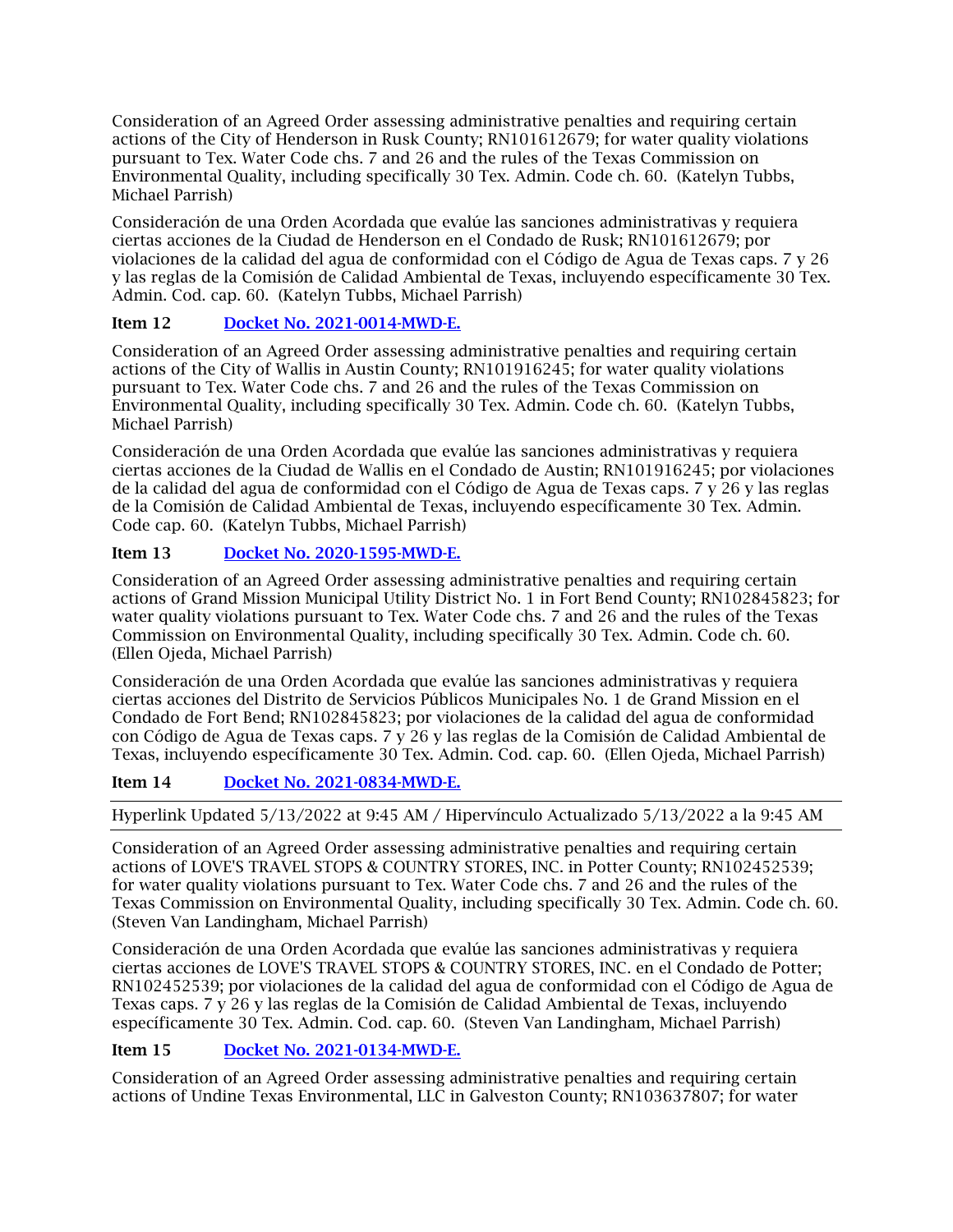quality violations pursuant to Tex. Water Code chs. 7 and 26 and the rules of the Texas Commission on Environmental Quality, including specifically 30 Tex. Admin. Code ch. 60. (Ellen Ojeda, Michael Parrish)

Consideración de una Orden Acordada que evalúe las sanciones administrativas y requiera ciertas acciones de Undine Texas Environmental, LLC en el Condado de Galveston; RN103637807; por violaciones de la calidad del agua de conformidad con el Código de Agua de Texas caps. 7 y 26 y las reglas de la Comisión de Calidad Ambiental de Texas, incluyendo específicamente 30 Tex. Admin. Cod. cap. 60. (Ellen Ojeda, Michael Parrish)

## **PETROLEUM STORAGE TANK ENFORCEMENT AGREED ORDERS/ÓRDENES CONVENIDAS DE APLICACIÓN DE TANQUES DE ALMACENAMIENTO DE PETRÓLEO**

## Item 16 [Docket No. 2020-1293-PST-E.](https://www.tceq.texas.gov/downloads/agency/decisions/agendas/backup/2020/2020-1293-pst-e.pdf)

Consideration of an Agreed Order assessing administrative penalties and requiring certain actions of WINKLER ENTERPRISES TX LLC dba Winkler Kountry Store in Navarro County; RN101561140; for petroleum storage tank violations pursuant to Tex. Water Code chs. 7 and 26 and the rules of the Texas Commission on Environmental Quality, including specifically 30 Tex. Admin. Code ch. 60. (Hailey Johnson, Michael Parrish)

Consideración de una Orden Acordada que evalúe las sanciones administrativas y requiera ciertas acciones de WINKLER ENTERPRISES TX LLC dba Winkler Kountry Store en el Condado de Navarro; RN101561140; por violaciones de tanques de almacenamiento de petróleo de conformidad con el Código de Agua de Texas caps. 7 y 26 y las reglas de la Comisión de Calidad Ambiental de Texas, incluyendo específicamente 30 Tex. Admin. Cod. cap. 60. (Hailey Johnson, Michael Parrish)

## Item 17 [Docket No. 2020-0230-PST-E.](https://www.tceq.texas.gov/downloads/agency/decisions/agendas/backup/2020/2020-0230-pst-e.pdf)

Consideration of an Agreed Order assessing administrative penalties against and requiring certain actions of IMMANUEL ENTERPRISE, INC. dba Fast Trac Food Mart in Dallas County; RN102055076; for petroleum storage tank violations pursuant to Tex. Water Code chs. 7 and 26 and the rules of the Texas Commission on Environmental Quality, including specifically 30 Tex. Admin. Code ch. 60. (Jess Robinson, Katherine McKenzie)

Consideración de una Orden Acordada que evalúe las sanciones administrativas en contra y requiera ciertas acciones de IMMANUEL ENTERPRISE, INC. dba Fast Trac Food Mart en el condado de Dallas; RN102055076; por violaciones de tanques de almacenamiento de petróleo de conformidad con el Código de Agua de Texas caps. 7 y 26 y las reglas de la Comisión de Calidad Ambiental de Texas, incluyendo específicamente 30 Tex. Admin. Cod. cap. 60. (Jess Robinson, Katherine McKenzie)

## **PETROLEUM STORAGE TANK ENFORCEMENT DEFAULT AND SHUTDOWN ORDER/ CUMPLIMIENTO DE TANQUES DE ALMACENAMIENTO DE PETRÓLEO ORDEN DE INCUMPLIMIENTO Y CIERRE**

## Item 18 [Docket No. 2019-1355-PST-E.](https://www.tceq.texas.gov/downloads/agency/decisions/agendas/backup/2019/2019-1355-pst-e.pdf)

Hyperlink Updated 5/17/2022 at 8:45 AM / Hipervínculo Actualizado 5/17/2022 a la 8:45 AM

Consideration of a Default and Shutdown Order assessing administrative penalties against and requiring certain actions of Naveen Bains and Rozy Bains dba Lucky Stop & Go in Grayson County; RN101549590; for petroleum storage tank violations pursuant to Tex. Water Code chs.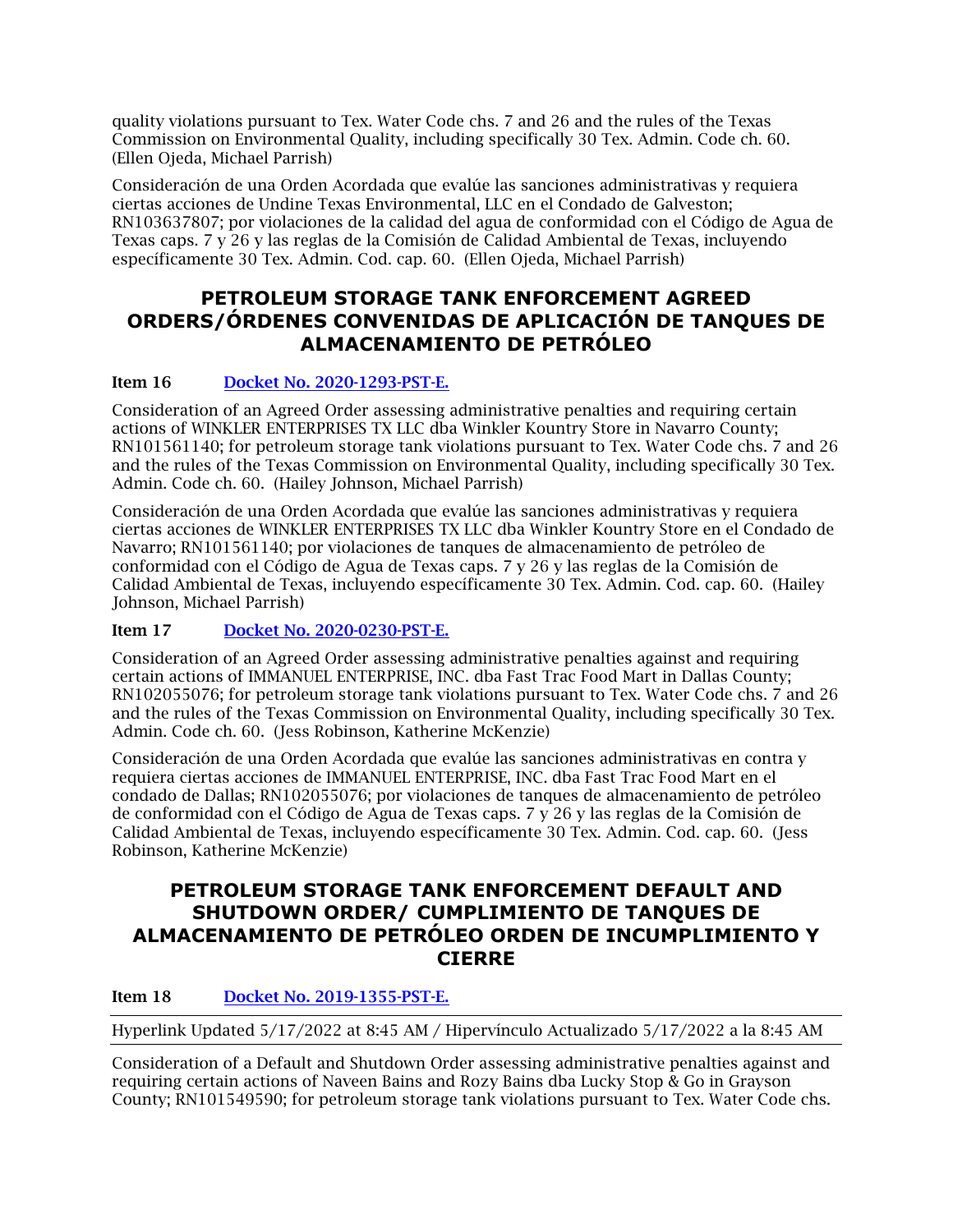7 and 26 and the rules of the Texas Commission on Environmental Quality, including specifically 30 Tex. Admin. Code ch. 60. (Megan Grace, Katherine McKenzie)

Consideración de una orden de incumplimiento y cierre que evalúe las sanciones administrativas en contra y requiera ciertas acciones de Naveen Bains y Rozy Bains dba Lucky Stop & Go en el condado de Grayson; RN101549590; por violaciones de tanques de almacenamiento de petróleo de conformidad con el Código de Agua de Texas caps. 7 y 26 y las reglas de la Comisión de Calidad Ambiental de Texas, incluyendo específicamente 30 Tex. Admin. Cod cap. 60. (Megan Grace, Katherine McKenzie)

## **PUBLIC WATER SYSTEM ENFORCEMENT AGREED ORDERS/ÓRDENES ACORDADAS PARA EL CUMPLIMIENTO DEL SISTEMA PÚBLICO DE AGUA**

#### Item 19 [Docket No. 2021-0587-PWS-E.](https://www.tceq.texas.gov/downloads/agency/decisions/agendas/backup/2021/2021-0587-pws-e.pdf)

Consideration of an Agreed Order assessing administrative penalties and requiring certain actions of Stephen P. Krebs dba Timber Ridge Section 2 in Chambers County; RN104394317; for public drinking water violations pursuant to Tex. Health & Safety Code ch. 341 and the rules of the Texas Commission on Environmental Quality. (Steven Hall, Michael Parrish)

Consideración de una Orden Acordada que evalúe las sanciones administrativas y exija ciertas acciones de Stephen P. Krebs dba Timber Ridge Sección 2 en el Condado de Chambers; RN104394317; por violaciones de agua potable pública de conformidad con el Código de Salud y Seguridad de Texas cap. 341 y las reglas de la Comisión de Calidad Ambiental de Texas. (Steven Hall, Michael Parrish)

Item 20 [Docket No. 2019-1550-PWS-E.](https://www.tceq.texas.gov/downloads/agency/decisions/agendas/backup/2019/2019-1550-pws-e.pdf)

Hyperlink Updated 5/6/2022 at 12:30 PM / Hipervínculo Actualizado 5/6/2022 a la 12:30 PM

Consideration of an Agreed Order assessing administrative penalties against and requiring certain actions of City of Roscoe in Nolan County; RN101430924; for public drinking water violations pursuant to Tex. Health & Safety Code ch. 341 and the rules of the Texas Commission on Environmental Quality. (Jess Robinson, Katherine McKenzie)

Consideración de una Orden Acordada que evalúe las sanciones administrativas en contra y requiera ciertas acciones de la Ciudad de Roscoe en el Condado de Nolan; RN101430924; por violaciones de agua potable pública de conformidad con el Código de Salud y Seguridad de Texas cap. 341 y las reglas de la Comisión de Calidad Ambiental de Texas. (Jess Robinson, Katherine McKenzie)

## **WATER QUALITY ENFORCEMENT AGREED ORDER/ ORDEN ACORDADA PARA EL CUMPLIMIENTO DE LA CALIDAD DEL AGUA**

#### Item 21 [Docket No. 2021-0174-WQ-E.](https://www.tceq.texas.gov/downloads/agency/decisions/agendas/backup/2021/2021-0174-wq-e.pdf)

Consideration of an Agreed Order assessing administrative penalties and requiring certain actions of William G. Wyatt in Harrison County; RN111077632; for water quality violations pursuant to Tex. Water Code chs. 7 and 26 and the rules of the Texas Commission on Environmental Quality, including specifically 30 Tex. Admin. Code ch. 60. (Caleb Olson, Michael Parrish)

Consideración de una Orden Acordada que evalúe las sanciones administrativas y requiera ciertas acciones de William G. Wyatt en el Condado de Harrison; RN111077632; por violaciones de la calidad del agua de conformidad con el Código de Agua de Texas caps. 7 y 26 y las reglas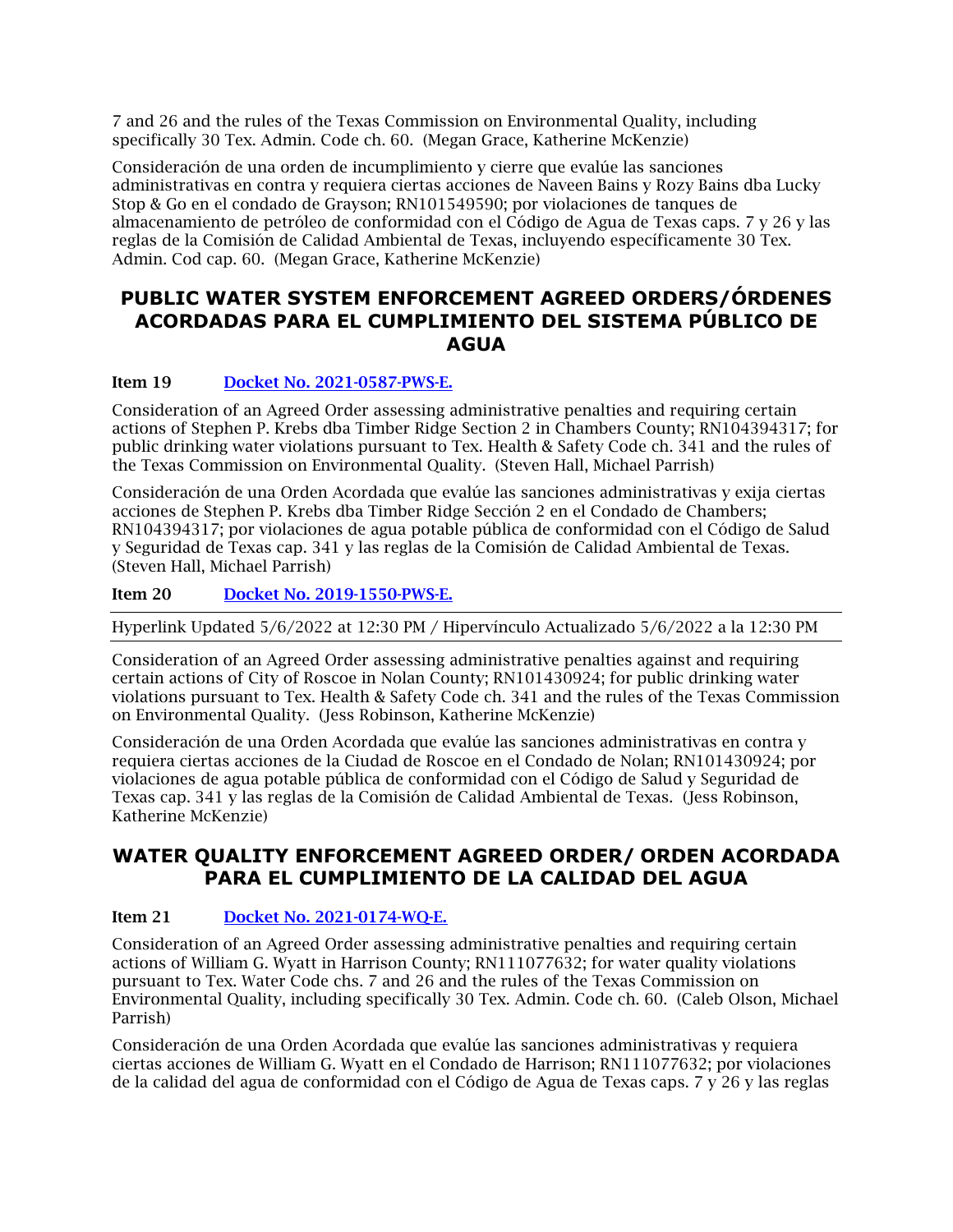de la Comisión de Calidad Ambiental de Texas, incluyendo específicamente 30 Tex. Admin. Cod cap. 60. (Caleb Olson, Michael Parrish)

## **MONTHLY ENFORCEMENT REPORT/INFORME DE EJECUCIÓN MENSUAL**

## Item 22 [Docket No. 2022-0036-MIS.](https://www.tceq.texas.gov/downloads/agency/decisions/agendas/backup/2022/2022-0036-mis.pdf)

Consideration of the Texas Commission on Environmental Quality Monthly Enforcement Report, submitted for discussion in accordance with Texas Water Code § 7.003. (Susan M. Jablonski, P.E., Melissa Cordell)

Consideración del Informe Mensual de Ejecución de la Comisión de Calidad Ambiental de Texas, presentado para discusión de acuerdo con el Código de Aguas de Texas § 7.003. (Susan M. Jablonski, P.E., Melissa Cordell)

# **PETITION FOR RULEMAKING/PETICIÓN DE REGLAMENTACIÓN**

Item 23 Docket No. 2022-0382-PET.

Hyperlink Updated 5/17/2022 at 9:00 PM / Hipervínculo Actualizado 5/17/2022 a la 9:00 PM

Consideration of a petition for rulemaking under Section 20.15 of 30 TAC Chapter 20, Rulemaking. The petition was filed with the Texas Commission on Environmental Quality (TCEQ) on March 30, 2022, by the cities of San Marcos, McAllen, and Jarrell (petitioners). The petitioners requested that the commission amend 30 TAC Chapter 305 to formalize established guidance, permit application requirements, and previous policy expressions of the commission as it relates to regionalization considerations applicable to wastewater discharge permits. (Shannon Gibson, Bobby Salehi) (Project No. 2022-016-PET-NR)

Consideración de una petición de reglamentación bajo la Sección 20.15 del 30 TAC Capítulo 20, Reglamentación. La petición fue presentada ante la Comisión de Calidad Ambiental de Texas (TCEQ, por sus siglas en inglés) el 30 de marzo de 2022 por las ciudades de San Marcos, McAllen y Jarrell (peticionarios). Los peticionarios solicitaron que la comisión enmendara 30 TAC Capítulo 305 para formalizar la orientación establecida, los requisitos de solicitud de permisos y las expresiones de políticas anteriores de la comisión en relación con las consideraciones de regionalización aplicables a los permisos de descarga de aguas residuales. (Shannon Gibson, Bobby Salehi) (Proyecto No. 2022-016 -PET-NR)

# **RULE MATTER/ASUNTO REGLAMENTARIO**

## Item 24 [Docket No. 2021-0948-RUL.](https://www.tceq.texas.gov/downloads/agency/decisions/agendas/backup/2021/2021-0948-rul.pdf)

Consideration for adoption of removal of Section 331.11(d) of 30 TAC Chapter 331, Underground Injection Control. The rulemaking adoption will implement House Bill 1284 from the 87th Legislature, 2021, Regular Session, repealing TCEQ jurisdiction over the injection of CO2 produced by a clean coal project into a zone that is below the base of usable quality water and that is not productive of oil, gas, or geothermal resources. The proposed rules were published in the December 31, 2021, issue of the *Texas Register* (46 TexReg 9189). (Dan Hannah, Mattie Isturiz) (Rule Project No. 2021-025-331-WS)

Consideración para la adopción de la eliminación de la Sección 331.11(d) del 30 TAC Capítulo 331, Control de Inyección Subterránea. La adopción reglamentaria implementará el Proyecto de Ley 1284 de la Legislatura 87°, 2021, Sesión Ordinaria, que deroga la jurisdicción de la TCEQ sobre la inyección de CO2 producido por un proyecto de carbón limpio en una zona que está por debajo de la base de agua de calidad utilizable y que no es productiva de petróleo, gas o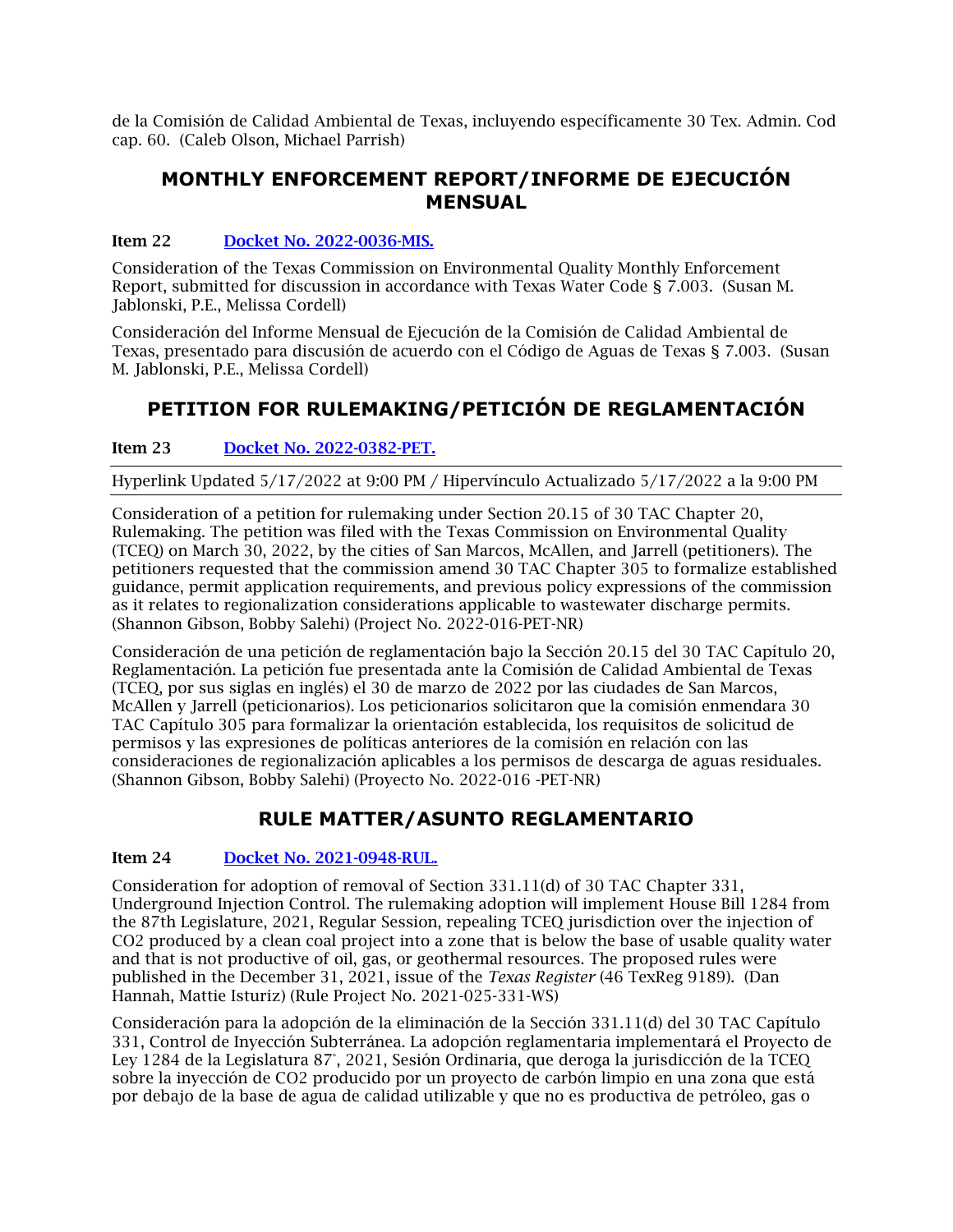recursos geotérmicos. Las reglas propuestas se publicaron en la edición del 31 de diciembre de 2021 del *Registro de Texas* (46 TexReg 9189). (Dan Hannah, Mattie Isturiz) (Proyecto de Regla No. 2021-025-331-WS)

# **PUBLIC COMMENT SESSION/SESIÓN DE COMENTARIOS PÚBLICOS**

## Item 25 Docket No. 2022-0005-PUB.

The Commission will receive comments from the public on any matters within the jurisdiction of the Texas Commission on Environmental Quality in accordance with Texas Water Code Section 5.112, except for pending permitting matters or other contested cases, which are subject to the ex parte prohibition found in Texas Government Code Section 2001.061. In the interest of time, speakers will be limited to three minutes each, with the total time for public comment limited to one hour. Please note that the Commission's discussion of subjects for which public notice has not been given are limited to statements of specific factual responses and recitation of existing policy.

La Comisión recibirá comentarios del público sobre cualquier asunto dentro de la jurisdicción de la Comisión de Calidad Ambiental de Texas de acuerdo con la Sección 5.112 del Código de Aguas de Texas, excepto para asuntos de permisos pendientes u otros casos impugnados, que están sujetos a la prohibición ex parte que se encuentra en la Sección 2001.061 del Código de Gobierno de Texas. En aras del tiempo, los oradores estarán limitados a tres minutos cada uno, y el tiempo total para comentarios públicos se limitará a una hora. Tenga en cuenta que el debate de la Comisión sobre temas para los que no se ha dado aviso público se limita a declaraciones de respuestas fácticas específicas y a la recitación de la póliza existente.

# **EXECUTIVE MEETING/REUNIÓN EJECUTIVA**

## Item 26 Docket No. 2022-0001-EXE.

The Commission will conduct a closed meeting to receive legal advice from its attorney(s) and will discuss pending or contemplated litigation, and/or settlement offers, as permitted by Section 551.071 of the Texas Open Meetings Act, Chapter 551 of the Texas Government Code. The Commission may also meet in open meeting to take action on this matter as required by Section 551.102 of the Texas Open Meetings Act, Chapter 551 of the Texas Government Code.

La Comisión llevará a cabo una reunión privada para recibir asesoramiento legal de su(s) abogado(s) y discutirá litigios pendientes o contemplados, y/u ofertas de acuerdo, según lo permitido por la Sección 551.071 de la Ley de Reuniones Abiertas de Texas, Capítulo 551 del Código de Gobierno de Texas. La Comisión también puede reunirse en reunión abierta para tomar medidas sobre este asunto según lo requerido por la Sección 551.102 de la Ley de Reuniones Abiertas de Texas, Capítulo 551 del Código de Gobierno de Texas.

## Item 27 Docket No. 2022-0002-EXE.

The Commission will conduct a closed meeting to deliberate the appointment, employment, evaluation, reassignment, duties, discipline, or dismissal of the Commission's Executive Director, General Counsel, Chief Clerk, Public Interest Counsel, or Chief Auditor as permitted by Section 551.074 of the Texas Open Meetings Act, Chapter 551 of the Texas Government Code. The Commission may also meet in open meeting to take action on this matter as required by Section 551.102 of the Texas Open Meetings Act, Chapter 551 of the Texas Government Code.

La Comisión llevará a cabo una reunión privada para deliberar sobre el nombramiento, empleo, evaluación, reasignación, deberes, disciplina o despido del Director Ejecutivo, Asesor General, Secretario Oficial, Asesor de Interés Público o Auditor Oficial de la Comisión, según lo permitido por la Sección 551.074 de la Ley de Reuniones Abiertas de Texas, Capítulo 551 del Código de Gobierno de Texas. La Comisión también puede reunirse en reunión abierta para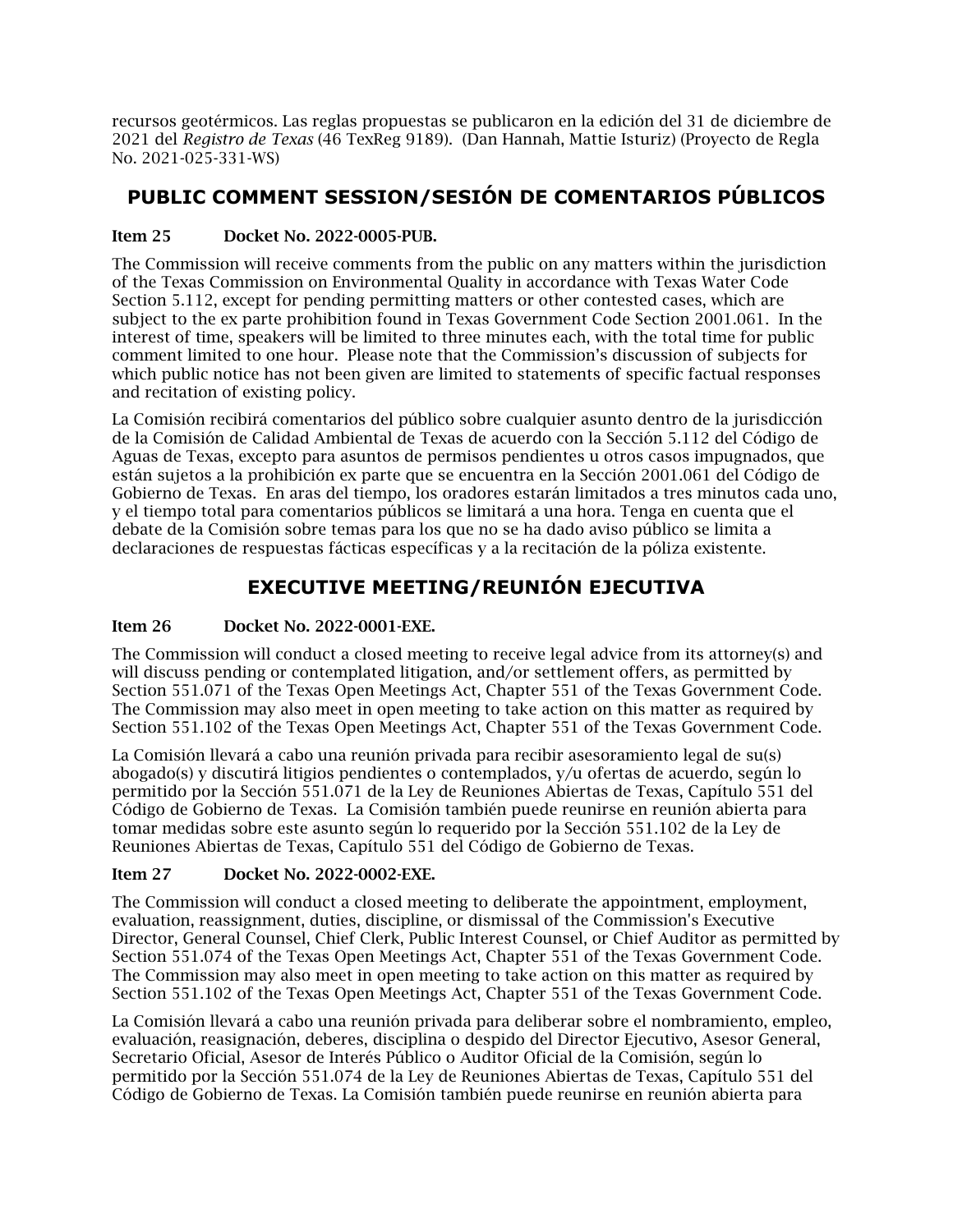tomar medidas sobre este asunto según lo requerido por la Sección 551.102 de la Ley de Reuniones Abiertas de Texas, Capítulo 551 del Código de Gobierno de Texas.

## Item 28 Docket No. 2022-0003-EXE.

The Commission will conduct a closed meeting to discuss the employment, evaluation, reassignment, duties, discipline or dismissal of a specific Commission employee(s) as permitted by Section 551.074 of the Texas Open Meetings Act, Chapter 551 of the Texas Government Code. The Commission may also meet in open meeting to take action on this matter as required by Section 551.102 of the Texas Open Meetings Act, Chapter 551 of the Texas Government Code.

La Comisión llevará a cabo una reunión privada para discutir el empleo, la evaluación, la reasignación, los deberes, la disciplina o el despido de un empleado específico de la Comisión según lo permitido por la Sección 551.074 de la Ley de Reuniones Abiertas de Texas, Capítulo 551 del Código de Gobierno de Texas. La Comisión también puede reunirse en reunión abierta para tomar medidas sobre este asunto según lo requerido por la Sección 551.102 de la Ley de Reuniones Abiertas de Texas, Capítulo 551 del Código de Gobierno de Texas.

#### Item 29 Docket No. 2022-0004-EXE.

The Commission will conduct a closed meeting to discuss their duties, roles, and responsibilities as Commissioners of the TCEQ pursuant to Section 551.074 of the Texas Open Meetings Act, Chapter 551 of the Texas Government Code. The Commission may also meet in open meeting to take action on this matter as required by Section 551.102 of the Texas Open Meetings Act, Chapter 551 of the Texas Government Code.

La Comisión llevará a cabo una reunión privada para discutir sus deberes, roles y responsabilidades como Comisionados de la TCEQ de conformidad con la Sección 551.074 de la Ley de Reuniones Abiertas de Texas, Capítulo 551 del Código de Gobierno de Texas. La Comisión también puede reunirse en reunión abierta para tomar medidas sobre este asunto según lo requerido por la Sección 551.102 de la Ley de Reuniones Abiertas de Texas, Capítulo 551 del Código de Gobierno de Texas.

# <span id="page-9-0"></span>**GENERAL INFORMATION/LA INFORMACIÓN GENERAL**

## **How to watch or listen to the meeting**

Members of the public may listen to the meeting telephonically by calling, toll-free, (562) 247- 8422 and entering Access Code 110-156-130. The public may also view live TCEQ meetings on the TCEQ YouTube Channel at no cost at:

[https://www.tceq.texas.gov/agency/decisions/agendas/webcasts.html.](https://www.tceq.texas.gov/agency/decisions/agendas/webcasts.html)

#### **Cómo ver o escuchar la reunion**

Los miembros del público pueden escuchar la reunión por teléfono llamando sin cargo al (562) 247-8422 e ingresando el código de acceso 110-156-130. El público también puede ver las reuniones de la TCEQ en vivo en el canal de YouTube de la TCEQ sin costo en: [https://www.tceq.texas.gov/agency/decisions/agendas/webcasts.html.](https://www.tceq.texas.gov/agency/decisions/agendas/webcasts.html)

#### **How to register and to address the Commission at the meeting**

Members of the public who would like to address the Commission on an item for which the Commission is accepting comment, must register as indicated below and access the meeting via webcast by navigating to:<https://www.gotomeeting.com/webinar/join-webinar> and entering Webinar ID 760-640-043. Those without internet access may call (512) 239-3313 before the meeting begins for assistance in accessing the meeting telephonically.

To register, you may provide information via the Public Participation Form at: [https://forms.office.com/r/jEKC0yB6W9.](https://forms.office.com/r/jEKC0yB6W9) If you have challenges with the Public Participation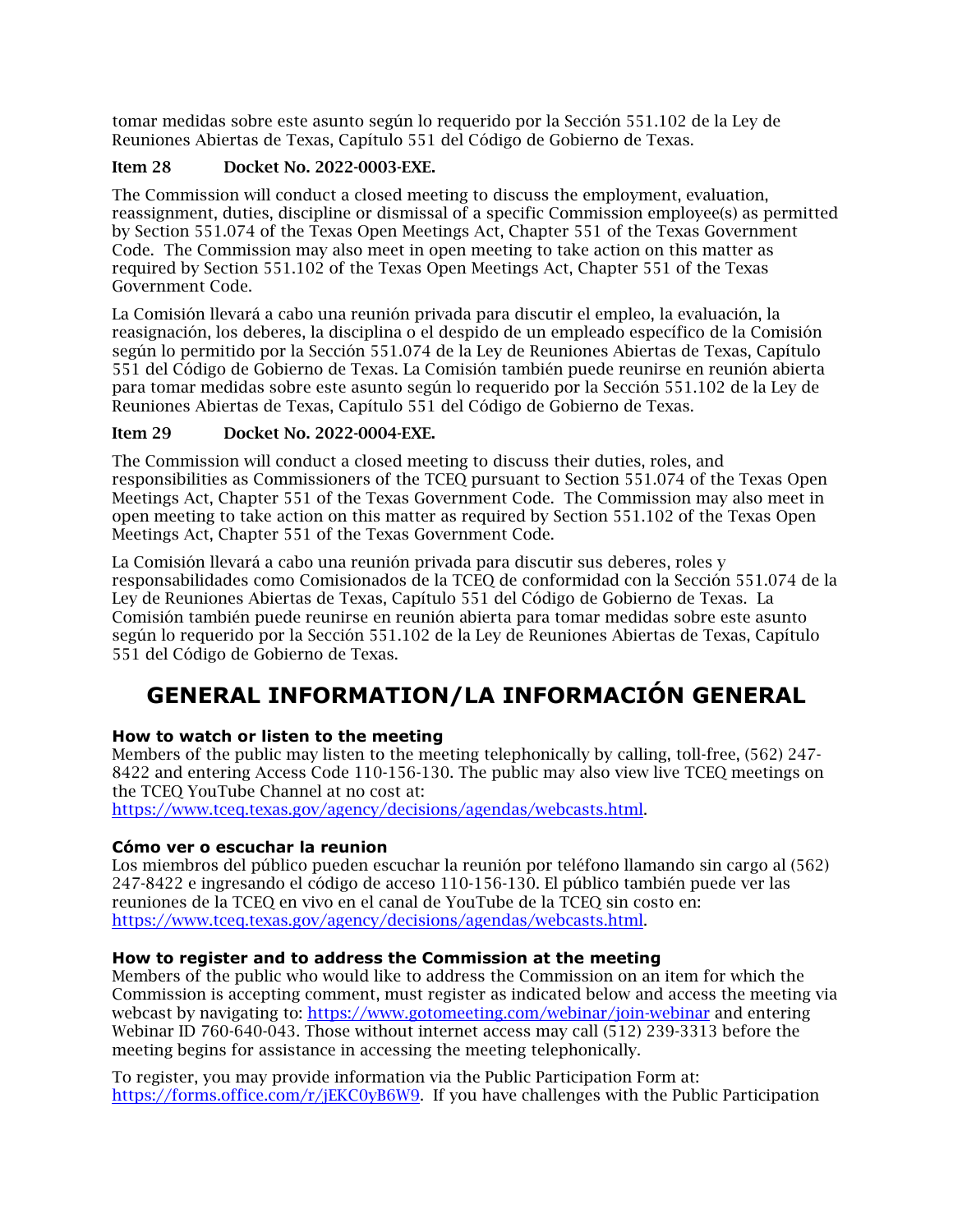Form, you may call (512) 239-3313 or email agenda@tceq.texas.gov and provide the following information: 1. Agenda item number; 2. Name; 3. Affiliation; 4. Address; 5. Phone number; 6. Whom you represent (self or company/client); and 7. Whether you wish to address the Commission, are available for questions from the Commission, or would like to be noted as present for the record.

Registration for Agenda will conclude at 9:30 a.m. Late registration could result in your missing the opportunity to comment on your item. Please note that the Commissioners may discuss or consider posted items in an order other than the order posted.

#### **Cómo registrarse y dirigirse a la Comisión en la reunion**

Los miembros del público que deseen dirigirse a la Comisión sobre un tema sobre el cual la Comisión está aceptando comentarios, deben registrarse como se indica a continuación y acceder a la reunión a través de un webcast navegando a:

<https://www.gotomeeting.com/webinar/join-webinar> e ingresando el ID del seminario web 760- 640-043. Aquellos sin acceso a Internet pueden llamar al (512) 239-3313 antes de que comience la reunión para recibir ayuda para acceder a la reunión por teléfono.

Para registrarse, puede proporcionar información a través del Formulario de participación pública en: [https://forms.office.com/r/jEKC0yB6W9.](https://forms.office.com/r/jEKC0yB6W9) Si tiene problemas con el Formulario de participación pública, puede llamar al (512) 239-3313 o enviar un correo electrónico a agenda@tceq.texas.gov y proporcionar la siguiente información: 1. Número de artículo de la agenda; 2. Nombre; 3. Afiliación; 4. Dirección; 5. Número de teléfono; 6. a quién representa (usted mismo o empresa / cliente); y 7. si desea dirigirse a la Comisión, si está disponible para las preguntas de la Comisión o si desea que se le anote como presente para que conste en acta.

El registro para la Agenda concluirá a las 9:30 a.m. El registro tardío podría resultar en que pierda la oportunidad de comentar sobre su artículo. Tenga en cuenta que los Comisionados pueden discutir o considerar los artículos publicados en un orden diferente al pedido publicado.

#### **How to ask for accommodations**

Persons with disabilities who may plan to attend the TCEQ Agenda and who may need auxiliary aids or services such as interpreters for persons who are deaf or hearing impaired, readers, large print, or braille are requested to contact the Office of the Chief Clerk at (512) 239-3300 at least five (5) work days prior to the Agenda, so that appropriate arrangements can be made.

#### **Cómo solicitar adaptaciones**

Se solicita a las personas con discapacidades que planeen asistir a la Agenda de la TCEQ y que puedan necesitar ayudas o servicios auxiliares, como intérpretes para personas sordas o con problemas de audición, lectores, letra grande o braille, que se comuniquen con la Oficina del Secretario en Jefe al (512) 239-3300 al menos cinco (5) días hábiles antes de la agenda, para que se puedan hacer los arreglos apropiados.

#### **How to ask for an interpreter**

Persons who desire the assistance of an interpreter in conjunction with their oral presentation at this TCEQ Agenda are requested to contact the Office of Chief Clerk at (512) 239-3300 at least five (5) work days prior to the Agenda so that appropriate arrangements may be made.

#### **Cómo pedir un intérprete**

Se solicita a las personas que deseen la asistencia de un intérprete junto con su presentación oral en esta Agenda de la TCEQ que se comuniquen con la Oficina del Secretario en Jefe al (512) 239-3300 al menos cinco (5) días hábiles antes de la Agenda para que los arreglos apropiados puede hacerse.